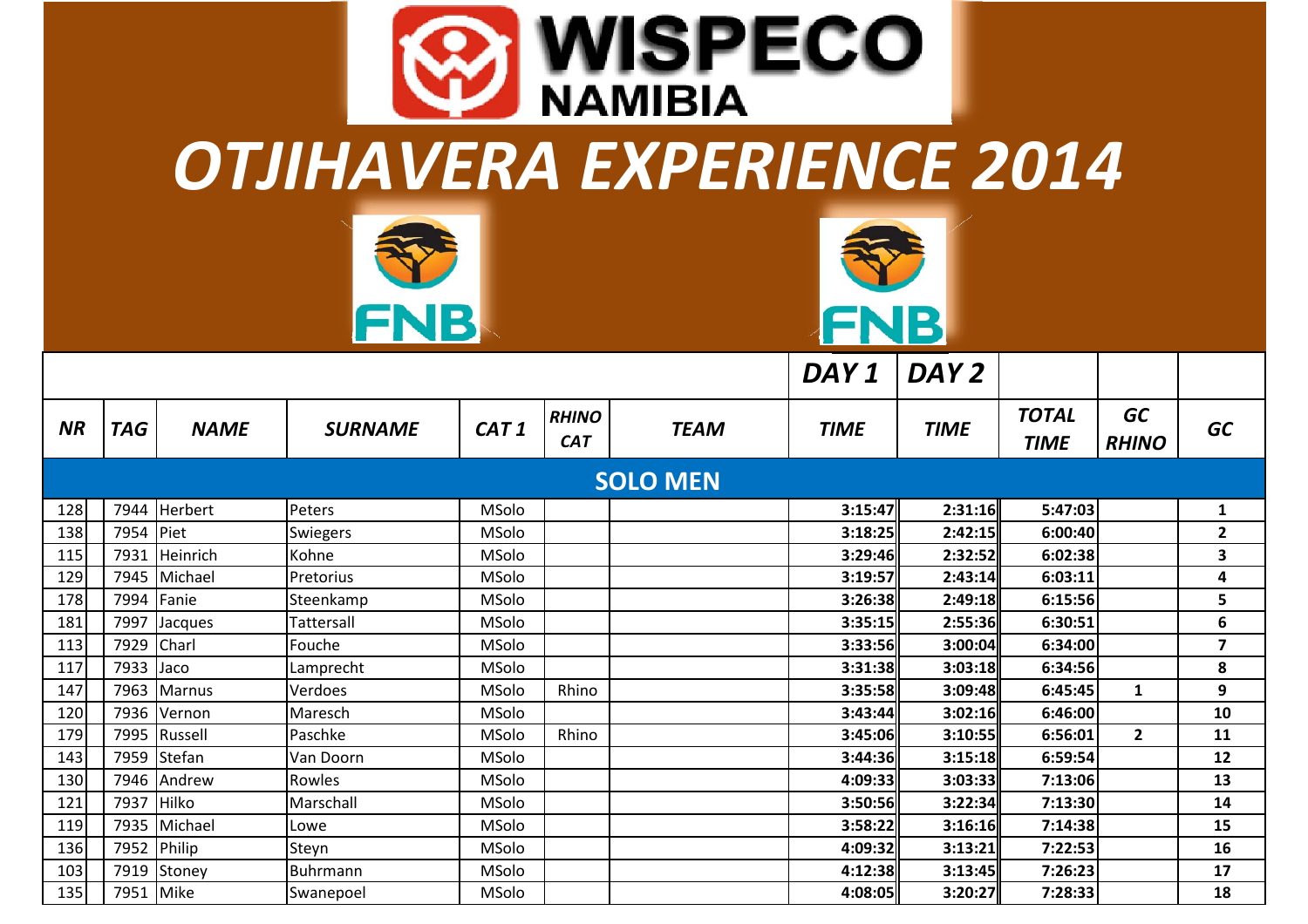| 140      |            | 7956 Volker Ulrich | Trubenbach    | MSolo        |       | 4:03:08    | 3:25:28    | 7:28:36    |                | 19              |
|----------|------------|--------------------|---------------|--------------|-------|------------|------------|------------|----------------|-----------------|
| 144      | 7960 Koos  |                    | Van Staden    | MSolo        |       | 3:53:01    | 3:43:57    | 7:36:57    |                | 20              |
| 133      | 7949 FC    |                    | Smith         | <b>MSolo</b> |       | 4:18:29    | 3:18:56    | 7:37:26    |                | 21              |
| 107      | 7923 Greg  |                    | Chase         | <b>MSolo</b> |       | 4:14:41    | 3:29:57    | 7:44:39    |                | 22              |
| 124      |            | 7940 Jan Matthys   | Nel           | MSolo        | Rhino | 3:52:59    | 3:55:07    | 7:48:06    | $\mathbf{3}$   | 23              |
| 111      | 7927       | Karsten            | Denk          | <b>MSolo</b> |       | 4:19:13    | 3:29:08    | 7:48:21    |                | 24              |
| 177      |            | 7993 Andre         | Huysamen      | MSolo        | Rhino | 3:55:50    | 3:52:36    | 7:48:25    | 4              | 25              |
| 127      | 7943 Louis |                    | Peens         | <b>MSolo</b> |       | 4:24:04    | 3:24:24    | 7:48:28    |                | 26              |
| 102      |            | 7918 Giovanni      | Baumann       | MSolo        |       | 4:12:17    | 3:41:04    | 7:53:21    |                | $\overline{27}$ |
| 142      |            | 7958 Daneel        | Van der walt  | <b>MSolo</b> | Rhino | 4:26:44    | 3:26:39    | 7:53:23    | 5              | 28              |
| 112      |            | 7928 Brendan       | Dickerson     | MSolo        |       | 4:17:29    | 3:42:51    | 8:00:19    |                | 29              |
| 137      | 7953       | Anton              | Swart         | MSolo        |       | 4:29:34    | 3:45:41    | 8:15:15    |                | 30              |
| 118      | 7934       | Christo            | Le Roux       | MSolo        | Rhino | 4:47:38    | 4:06:15    | 8:53:53    |                | 31              |
| 132      | 7948       | Antonio            | <b>Simoes</b> | <b>MSolo</b> | Rhino | 4:47:37    | 4:14:25    | 9:02:01    | 6              | 32              |
| 100      |            | 7916 Armid         | Azadeh        | <b>MSolo</b> |       | 4:59:18    | 4:14:12    | 9:13:29    |                | $\overline{33}$ |
| 175      | 7991       | Jeanne             | Lowe          | MSolo        |       | 4:59:44    | 4:25:33    | 9:25:17    |                | 34              |
| 174      | 7990       | Willem             | Engelbrecht   | MSolo        | Rhino | 5:00:47    | 4:25:34    | 9:26:21    | $\overline{7}$ | 35              |
| 108      | 7924       | Riaan              | Compaan       | MSolo        |       | 5:06:40    | 4:25:13    | 9:31:53    |                | 36              |
| 152      | 7968       | Luke               | Pennefather   | MSolo        |       | 5:02:40    | 4:33:45    | 9:36:26    |                | 37              |
| 149      | 7965       | Johan              | Vosloo        | MSolo        | Rhino | 5:32:58    | 4:19:11    | 9:52:09    | 8              | 38              |
| 104      | 7920       | Willem             | <b>Burger</b> | MSolo        |       | 5:01:54    | 4:50:50    | 9:52:44    |                | 39              |
| 180      |            | 7996 Horst         | Heimstadt     | MSolo        |       | 5:36:15    | 4:43:59    | 10:20:14   |                | 40              |
| $228$  2 |            | 7853 Jandre        | Engelbrecht   | MSolo        | Rhino | 5:36:39    | 5:18:19    | 10:54:57   | 9              | 41              |
|          |            |                    |               |              |       |            |            |            |                |                 |
| 141      |            | 7957 Andre         | Van Der Merwe | MSolo        |       | 7:15:08    | <b>DNS</b> | 7:15:08    |                | <b>DNF</b>      |
| 123      | 7939 Chris |                    | Muir          | MSolo        |       | 5:12:03    | <b>DNS</b> | 5:12:03    |                | <b>DNF</b>      |
| 182      |            | 7998 Sebastian     | Scholz        | MSolo        |       | 3:42:29    | <b>DNS</b> | 3:42:29    |                | <b>DNF</b>      |
| 116      | 7932       | Fanna              | Lambert       | MSolo        | Rhino | 3:44:55    | <b>DNS</b> | 3:44:55    |                | <b>DNF</b>      |
| 151      | 7967       | Conrad             | Dempsey       | MSolo        | Rhino | 5:27:06    | <b>DNS</b> | 5:27:06    |                | <b>DNF</b>      |
| 105      |            | 7921 Stephen       | Chamberlain   | MSolo        | Rhino | <b>DNF</b> | <b>DNS</b> | <b>DNF</b> |                | <b>DNF</b>      |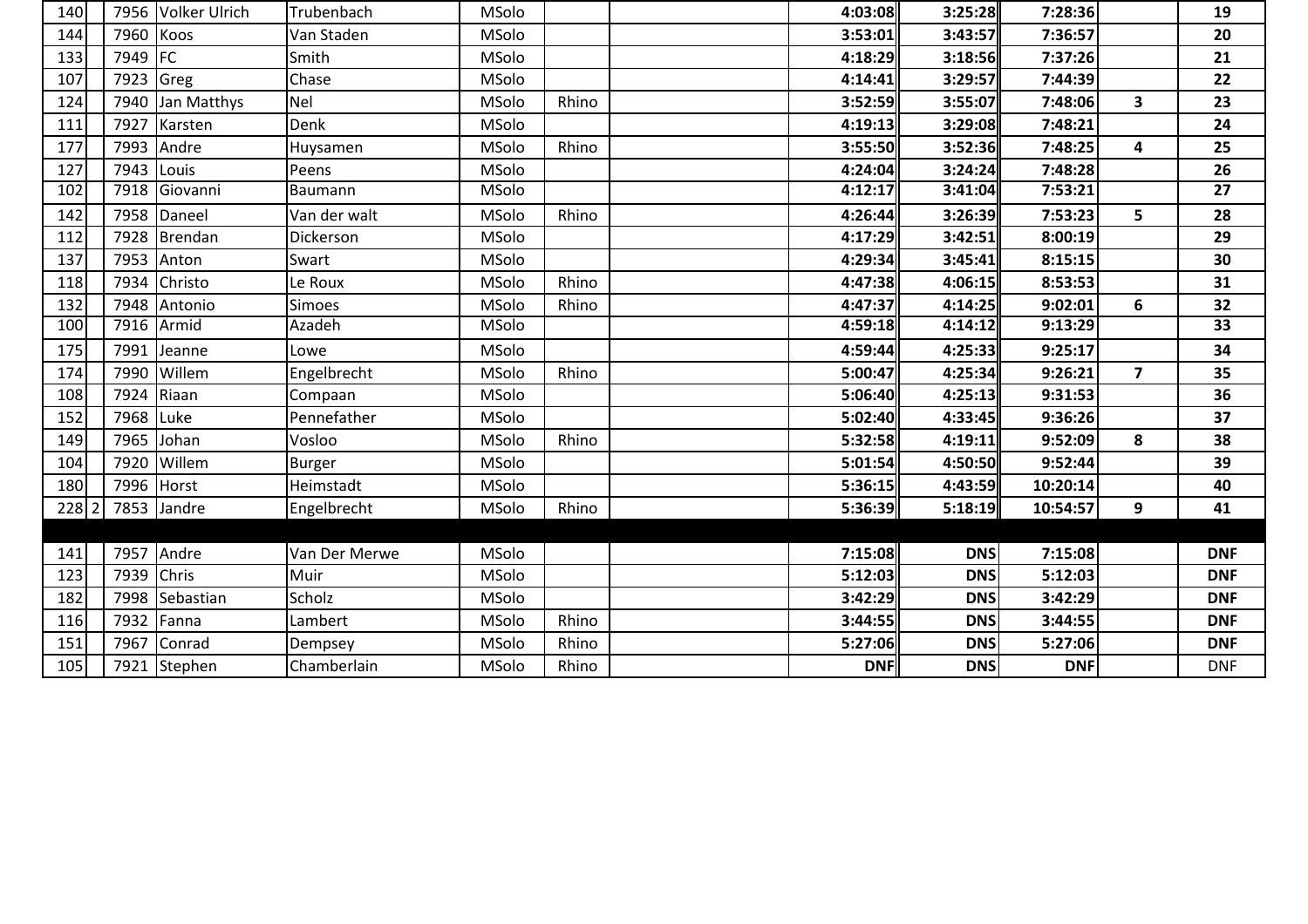|           | <b>SOLO WOMEN</b> |                     |                |              |       |                          |            |            |                       |              |                         |  |
|-----------|-------------------|---------------------|----------------|--------------|-------|--------------------------|------------|------------|-----------------------|--------------|-------------------------|--|
| 166       |                   | 7982 Heletje        | Van Staden     | FemSolo      |       |                          | 3:44:50    | 3:07:55    | 6:52:45               |              | 1                       |  |
| 159       | 7975              | Elke                | Jagau          | FemSolo      |       |                          | 4:12:43    | 3:44:27    | 7:57:10               |              | $\overline{2}$          |  |
| 169       | 7985              | Ulande              | Viljoen        | FemSolo      |       |                          | 4:15:33    | 3:45:18    | 8:00:51               |              | 3                       |  |
| 153       | 7969              | Ilani               | Avis           | FemSolo      |       |                          | 4:21:48    | 3:55:13    | 8:17:01               |              | 4                       |  |
| 176       |                   | 7992 Maike          | <b>Bochert</b> | FemSolo      |       |                          | 4:21:48    | 3:56:37    | 8:18:25               |              | $\overline{5}$          |  |
| 155       | 7971              | Wilmien             | Chamberlain    | FemSolo      |       |                          | 4:30:26    | 3:55:07    | 8:25:33               |              | 6                       |  |
| 156       | 7972              | Stephanie           | Faul           | FemSolo      |       |                          | 4:29:37    | 4:14:52    | 8:44:30               |              | $\overline{\mathbf{z}}$ |  |
| 157       | 7973              | Michelle            | Fourie         | FemSolo      |       |                          | 4:50:47    | 4:18:08    | 9:08:55               |              | 8                       |  |
| 161       | 7977              | Aletti              | Lowe           | FemSolo      |       |                          | 4:59:38    | 4:25:33    | 9:25:11               |              | 9                       |  |
| 160       | 7976              | Carolin             | Janik          | FemSolo      |       |                          | 5:06:42    | 4:28:00    | 9:34:42               |              | 10                      |  |
| 165       | 7981              | Odette              | Van Der Merwe  | FemSolo      |       |                          | 5:02:41    | 4:35:17    | 9:37:57               |              | 11                      |  |
| 163       | 7979              | Lidia               | Theron         | FemSolo      |       |                          | 5:06:42    | 4:31:19    | 9:38:02               |              | 12                      |  |
| 154       | 7970              | Karin               | Brockmann      | FemSolo      |       |                          | 5:11:53    | 4:42:25    | 9:54:17               |              | 13                      |  |
| 164       | 7980              | Therese             | Van Der Colf   | FemSolo      |       |                          | 5:20:43    | 4:54:32    | 10:15:15              |              | 14                      |  |
| 173       |                   | 7989 Cheryl         | Young          | FemSolo      |       |                          | 5:36:21    | 4:52:02    | $\overline{10:}28:23$ |              | 15                      |  |
|           |                   |                     |                |              |       |                          |            |            |                       |              |                         |  |
| 158       | 7974 Sally        |                     | Harper         | FemSolo      |       |                          | 7:41:59    | <b>MCO</b> | 7:41:59               |              | <b>DNF</b>              |  |
| 171       | 7987              | Vicki               | Vosloo         | FemSolo      |       |                          | 7:20:56    | <b>DNS</b> | 7:20:56               |              | <b>DNF</b>              |  |
| 170       | 7986              | Ulla                | Von Holtz      | FemSolo      |       |                          | <b>DNF</b> | <b>MCO</b> | <b>DNF</b>            |              | <b>DNF</b>              |  |
| 162       | 7978              | Ester               | Smith          | FemSolo      |       |                          | <b>DNF</b> | <b>DNS</b> | <b>DNF</b>            |              | <b>DNF</b>              |  |
| 172       |                   | 7988 Annie          | Williams       | FemSolo      |       |                          | <b>DNS</b> | <b>DNS</b> | <b>DNS</b>            |              | <b>DNS</b>              |  |
|           |                   |                     |                |              |       | <b>TEAMS MEN</b>         |            |            |                       |              |                         |  |
| 201 2     | 7799 lan          |                     | Grassow        | <b>MTeam</b> |       | 2 Porras                 | 3:30:35    | 2:52:15    | 6:22:50               |              | $\mathbf{1}$            |  |
| 201       | 7798              | Adrian              | De La Harpe    | <b>MTeam</b> |       | 2 Porras                 | 3:30:35    | 2:52:15    | 6:22:50               |              | $\mathbf{1}$            |  |
| 231       |                   | 7858 Stefan         | <b>Bohlke</b>  | <b>MTeam</b> |       | Wil & Wilnie             | 3:34:00    | 2:56:02    | 6:30:02               |              | $\mathbf{2}$            |  |
| 231       | 7859              | Hans                | Du Toit        | <b>MTeam</b> |       | Wil & Wilnie             | 3:34:00    | 2:56:02    | 6:30:03               |              | $\overline{2}$          |  |
| $208$   2 | 7813              | Norbert             | Meyer          | <b>MTeam</b> |       | <b>Desert Dominators</b> | 3:42:42    | 2:54:33    | 6:37:15               |              | 3                       |  |
| $208$   1 | 7812              | Andreas             | Ewald          | <b>MTeam</b> |       | <b>Desert Dominators</b> | 3:42:42    | 2:54:33    | 6:37:15               |              | 3                       |  |
| $225$   2 |                   | 7847 Frederick      | Van Greunen    | <b>MTeam</b> |       | Specialized C&C          | 3:40:51    | 2:59:07    | 6:39:58               |              | 4                       |  |
|           |                   | 225 1 7846 Clayton  | Viljoen        | MTeam        |       | Specialized C&C          | 3:40:51    | 2:59:07    | 6:39:58               |              | 4                       |  |
| 217       |                   | 7830 Frans-Anthonie | Gerber         | <b>MTeam</b> | Rhino | Little Horny Rhinos      | 3:31:38    | 3:13:38    | 6:45:16               | $\mathbf{1}$ | 5                       |  |
| $217$ 2   |                   | 7831 Gielie         | Van Wyk        | <b>MTeam</b> | Rhino | Little Horny Rhinos      | 3:31:38    | 3:13:38    | 6:45:16               | $\mathbf{1}$ | 5                       |  |
| 222   1   |                   | 7840 Johannes       | Uheka          | <b>MTeam</b> |       | RMB P.A.Y. Premeiro      | 3:52:01    | 3:04:35    | 6:56:36               |              | 6                       |  |
| $222$ 2   |                   | 7841 Martin         | Sheya          | MTeam        |       | RMB P.A.Y. Premeiro      | 3:52:01    | 3:04:35    | 6:56:36               |              | 6                       |  |
| $215$  2  | 7827              | Du Preez            | Grobler        | <b>MTeam</b> |       | Hollard                  | 3:45:32    | 3:24:21    | 7:09:53               |              | $\overline{\mathbf{z}}$ |  |
| 215 1     |                   | 7826 Dewet          | Joubert        | <b>MTeam</b> |       | Hollard                  | 3:45:32    | 3:24:21    | 7:09:53               |              | $\overline{7}$          |  |
|           |                   |                     |                |              |       |                          |            |            |                       |              |                         |  |
| 224 1     | 7844 Isaak        |                     | Hipitwako      | MTeam        |       | RMB P.A.Y. Terceiro      | 3:53:01    | 3:17:09    | 7:10:10               |              | 8                       |  |
|           | 224 2 7845 Petrus |                     | Hipitwako      | <b>MTeam</b> |       | RMB P.A.Y. Terceiro      | 3:53:01    | 3:17:09    | 7:10:10               |              | 8                       |  |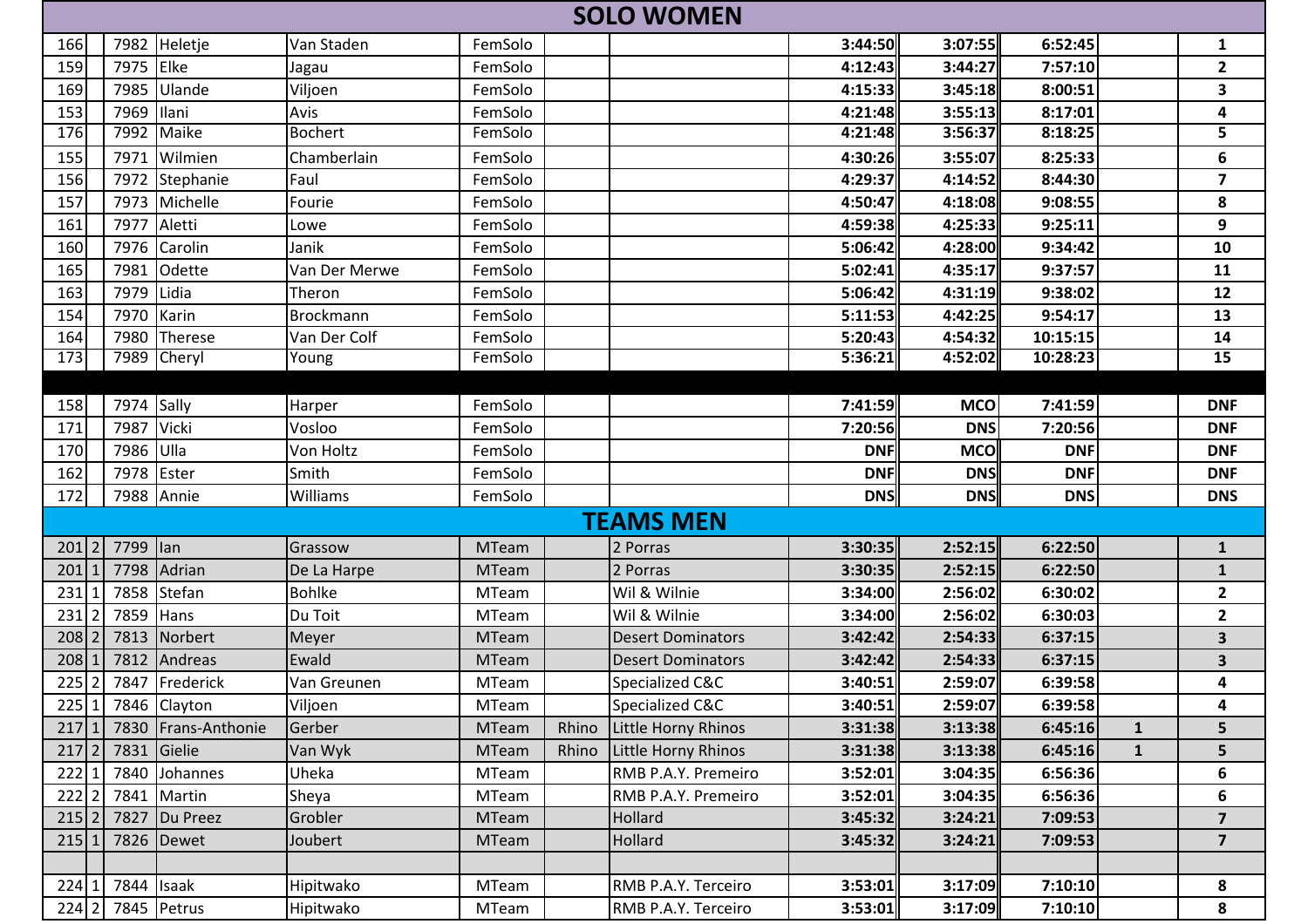| $203$ 2   |           | 7803 Gerhard | Fourie       | <b>MTeam</b> |       | <b>BiG</b>            | 4:10:47    | 3:16:44    | 7:27:31         |                         | 9               |
|-----------|-----------|--------------|--------------|--------------|-------|-----------------------|------------|------------|-----------------|-------------------------|-----------------|
| 203       | 7802      | Burger       | Fourie       | <b>MTeam</b> |       | <b>BiG</b>            | 4:10:47    | 3:16:44    | 7:27:31         |                         | 9               |
| 223       | 7842      | Israel       | Joshua       | <b>MTeam</b> |       | RMB P.A.Y. Segundo    | 4:11:41    | 3:16:28    | 7:28:08         |                         | 10              |
| 223       | 7843      | Peter        | Mawano       | <b>MTeam</b> |       | RMB P.A.Y. Segundo    | 4:11:41    | 3:16:28    | 7:28:09         |                         | 10              |
| 207       | 7810      | Gustaf       | <b>Bauer</b> | <b>MTeam</b> |       | Das Bike Shop         | 3:59:40    | 3:31:22    | 7:31:02         |                         | 11              |
| 207       | 7811      | $\vert$ lan  | Redelinghuys | <b>MTeam</b> |       | Das Bike Shop         | 3:59:40    | 3:31:23    | 7:31:03         |                         | 11              |
| 206       | 7809      | Titus        | Koen         | <b>MTeam</b> | Rhino | Cymot Rhino           | 4:14:40    | 3:33:31    | 7:48:11         | $\overline{2}$          | 12              |
| 206       | 7808 Axel |              | Theissen     | MTeam        | Rhino | Cymot Rhino           | 4:14:40    | 3:33:31    | 7:48:11         | $\mathbf{2}$            | 12              |
| 227       | 7850      | Pierre       | Van Rensburg | <b>MTeam</b> | Rhino | <b>SuperVans</b>      | 4:20:47    | 3:34:24    | 7:55:11         | $\mathbf{3}$            | 13              |
| 227       | 7851      | Francois     | Van Rensburg | <b>MTeam</b> | Rhino | <b>SuperVans</b>      | 4:20:47    | 3:34:24    | 7:55:11         | $\overline{\mathbf{3}}$ | 13              |
| 229       |           | 7854 Antonie | Van Wyk      | <b>MTeam</b> | Rhino | van Wyk Twins         | 4:25:35    | 3:44:36    | 8:10:11         | 4                       | 14              |
| 229       |           | 7855 Abrie   | Van Wyk      | <b>MTeam</b> | Rhino | van Wyk Twins         | 4:25:35    | 3:44:36    | 8:10:11         | 4                       | 14              |
| 212       |           | 7821 Andrew  | Theunissen   | <b>MTeam</b> |       | FreeWheel             | 4:20:23    | 3:54:15    | 8:14:38         |                         | 15              |
| 212       | 7820      | Abrie        | Swanepoel    | <b>MTeam</b> |       | FreeWheel             | 4:20:23    | 3:54:15    | 8:14:38         |                         | 15              |
| 205       | 7807      | Wynand       | Holtz        | <b>MTeam</b> |       | Cello                 | 4:28:22    | 3:47:01    | 8:15:23         |                         | 16              |
| 205       |           | 7806 Marcel  | Holtz        | <b>MTeam</b> |       | Cello                 | 4:28:22    | 3:47:01    | 8:15:23         |                         | 16              |
| 210       | 7817      | Herman       | Botma        | <b>MTeam</b> | Rhino | <b>Easy Company</b>   | 5:13:47    | 4:04:04    | 9:17:50         | 5 <sup>1</sup>          | 17              |
| 210       | 7816      | Grant        | Muller       | <b>MTeam</b> | Rhino | <b>Easy Company</b>   | 5:13:47    | 4:04:04    | 9:17:51         | 5                       | 17              |
| 202       | 7801      | Jan Louis    | Mostert      | <b>MTeam</b> |       | <b>Barneys Army</b>   | 4:47:25    | 4:35:40    | 9:23:05         |                         | 18              |
| 202       | 7800      | Thomas       | Seifart      | <b>MTeam</b> |       | <b>Barneys Army</b>   | 4:47:25    | 4:35:40    | 9:23:05         |                         | 18              |
| 209       | 7814      | Andre        | Van Deventer | MTeam        | Rhino | Double A's            | 4:55:16    | 4:44:02    | 9:39:18         | 6                       | 19              |
| 209       |           | 7815 Anton   | Westraadt    | <b>MTeam</b> | Rhino | Double A's            | 4:55:16    | 4:44:03    | 9:39:19         | 6                       | 19              |
| 220       |           | 7837 Paul J  | Opperman     | <b>MTeam</b> |       | Power Max             | 5:55:07    | 5:10:06    | 11:05:13        |                         | 20              |
| 220 1     |           | 7836 Johnny  | Pedreiro     | <b>MTeam</b> |       | Power Max             | 5:55:07    | 5:10:06    | 11:05:13        |                         | 20              |
|           |           |              |              |              |       |                       |            |            |                 |                         |                 |
| 216 2     | 7829      | Carl         | Hahn         | <b>MTeam</b> |       | <b>Khan Trucking</b>  | 4:27:13    | 3:17:40    | 7:44:53         |                         | <b>DQ</b>       |
| $216$   1 | 7828      | Hanso        | Diehl        | <b>MTeam</b> |       | <b>Khan Trucking</b>  | 4:27:13    | 3:35:13    | 8:02:26         |                         | <b>DQ</b>       |
| 230       |           | 7856 Frank   | Snyman       | <b>MTeam</b> |       | Wes van die Spoorlyn  | 3:52:57    | <b>DNS</b> | 3:52:57         |                         | <b>DNF</b>      |
| 230       | 7857      | Johannes     | Liebenberg   | <b>MTeam</b> |       | Wes van die Spoorlyn  | 3:52:57    | 3:23:37    | 7:16:34         |                         | <b>DNF</b>      |
| 218       | 7833      | Christoff    | Coetzee      | <b>MTeam</b> | Rhino | M+Z Motors Coastal    | 5:26:14    | 4:22:16    | 9:48:30         |                         | <b>DNF</b>      |
| $218$   1 |           | 7832 Conrad  | <b>Brits</b> | <b>MTeam</b> | Rhino | M+Z Motors Coastal    | 5:26:14    | <b>DNS</b> | 5:26:14         |                         | <b>DNF</b>      |
| $211$  2  |           | 7819 Danie   | Myburgh      | MTeam        | Rhino | Food Lover's Market 2 | 5:57:45    | <b>DNS</b> | 5:57:45         |                         | <b>DNF</b>      |
| 211 1     |           | 7818 Johan   | Janeke       | MTeam        | Rhino | Food Lover's Market 2 | 5:57:45    | 3:59:44    | 9:57:29         |                         | <b>DNF</b>      |
| 214 1     |           | 7824 Scott   | Richards     | <b>MTeam</b> |       | Ghost riders          | 4:47:36    | 4:14:25    | 9:02:01         |                         | <b>Team DNS</b> |
| $214$  2  |           | 7825 Mark    | Spath        | MTeam        |       | Ghost riders          | <b>DNS</b> | <b>DNS</b> | <b>Team DNS</b> |                         | <b>Team DNS</b> |
| $219$ 1   | 7834      | Tjaart       | De Jager     | MTeam        | Rhino | Nissan                | <b>DNF</b> | <b>DNS</b> | <b>DNF</b>      |                         | <b>DNF</b>      |
| $219$   2 | 7835 Nico |              | Goosen       | <b>MTeam</b> | Rhino | Nissan                | 7:14:38    | <b>DNS</b> | 7:14:38         |                         | <b>DNF</b>      |